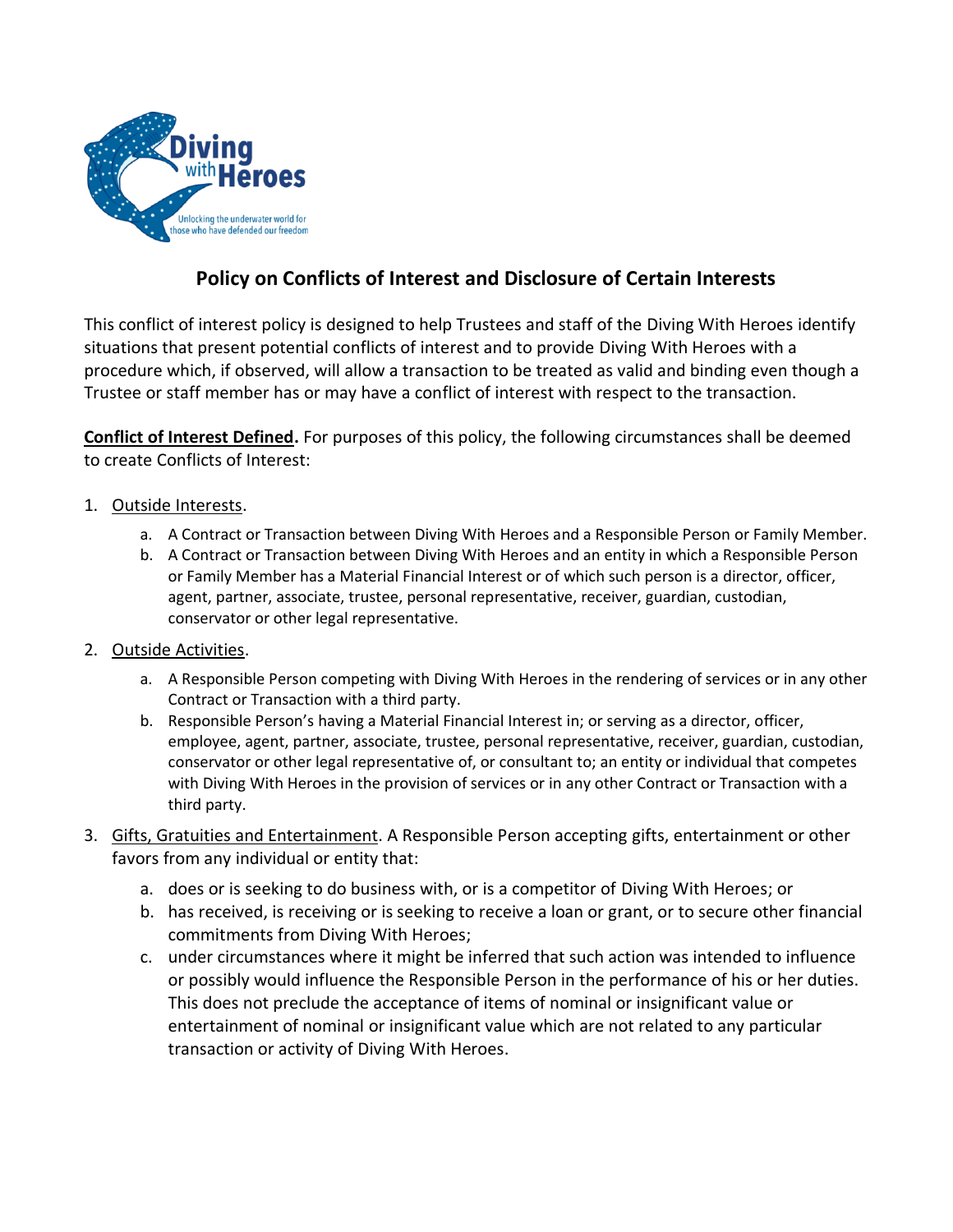### **4. Definitions.**

- a. A "Conflict of Interest" is any circumstance described in Part 1 of this Policy.
- b. A "Responsible Person" is any person serving as a Trustee or staff member of Diving With Heroes.
- c. A "Family Member" is a spouse, domestic partner, parent, child or spouse of a child, brother, sister, or spouse of a brother or sister, of a Responsible Person.
- d. A "Material Financial Interest" in an entity is a financial interest of any kind, which, in view of all the circumstances, is substantial enough that it would, or reasonably could, affect a Responsible Person's or Family Member's judgment with respect to transactions to which the entity is a party. This includes all forms of compensation.
- e. A "Contract or Transaction" is any agreement or relationship involving the sale or purchase of goods, services, or rights of any kind, the providing or receipt of a loan or grant, the establishment of any other type of pecuniary relationship, or review of a charitable organization by Diving With Heroes. The making of a gift to Diving With Heroes is not a Contract or Transaction.

#### **5. Procedures.**

- a. Prior to Trustee action on a Contract or Transaction involving a Conflict of Interest, a Trustee or staff member having a Conflict of Interest and who is in attendance at the meeting shall disclose all facts material to the Conflict of Interest. Such disclosure shall be reflected in the minutes of the meeting.
- b. A director or committee member who plans not to attend a meeting at which he or she has reason to believe that the board or committee will act on a matter in which the person has a Conflict of Interest shall disclose to the chair of the meeting all facts material to the Conflict of Interest. The chair shall report the disclosure at the meeting and the disclosure shall be reflected in the minutes of the meeting.
- c. A person who has a Conflict of Interest shall not participate in or be permitted to hear the board's or committee's discussion of the matter except to disclose material facts and to respond to questions. Such person shall not attempt to exert his or her personal influence with respect to the matter, either at or outside the meeting.
- d. A person who has a Conflict of Interest with respect to a Contract or Transaction that will be voted on at a meeting shall not be counted in determining the presence of a quorum for purposes of the vote. The person having a conflict of interest may not vote on the Contract or Transaction and shall not be present in the meeting room when the vote is taken, unless the vote is by secret ballot. Such person's ineligibility to vote shall be reflected in the minutes of the meeting.
- e. Responsible Persons who are not members of the Board of Trustees of Diving With Heroes, or who have a Conflict of Interest with respect to a Contract or Transaction that is not the subject of Board action, shall disclose to the Chair or the Chair's designee any Conflict of Interest that such Responsible Person has with respect to a Contract or Transaction. Such disclosure shall be made as soon as the Conflict of Interest is known to the Responsible Person. The Responsible Person shall refrain from any action that may affect Diving With Heroes's participation in such Contract or Transaction. In the event it is not entirely clear that a Conflict of Interest exists, the individual with the potential conflict shall disclose the circumstances to the Chair or the Chair's designee, who shall determine whether there exists a Conflict of Interest that is subject to this policy.

#### 6. **Confidentiality.**

a. Each Responsible Person shall exercise care not to disclose confidential information acquired in connection with such status or information the disclosure of which might be adverse to the interests of Diving With Heroes. . Furthermore, a Responsible Person shall not disclose or use information relating to the business of Diving With Heroes for the personal profit or advantage of the Responsible Person or a Family Member.

#### **7. Review of policy.**